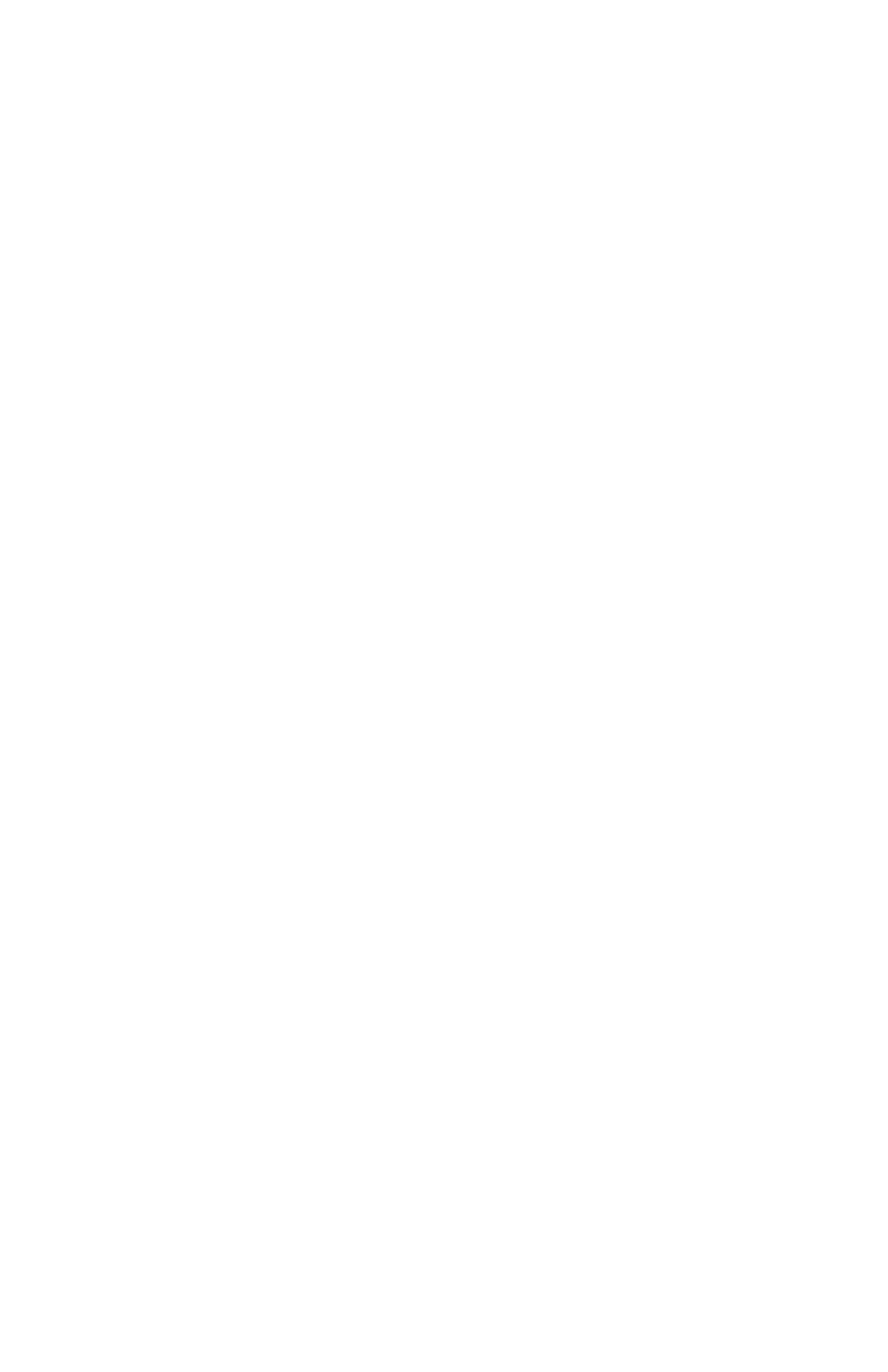

Welcome to the 86th District Court Sobriety Court. This is a team approach to a very serious personal and social problem. The Probation Officer, Prosecutor, Defense Lawyer, Treatment Provider, even the Court Recorder and Bailiff, as well as myself, are all here to do our jobs so that you can maintain your sobriety.

You can do this if you follow some simple rules:

**Be Honest.** We can work through almost any problem together if you are truthful with us.

**Be Accountable.** This program is about accountability and personal responsibility. Sobriety does not come easily for anyone. Anything in life worth having requires some personal sacrifice.

**Show up on time** for appointments and hearings. Ultimately, this program is about self-respect and respect for others.

**Work the Program** with a 12-step sponsor. Be able to demonstrate that you are working the program and how.

**Follow all Rules.** Read and follow all of the rules throughout this handbook.

There are a lot of people supporting you – the Sobriety Court team, as well as other participants in the program. We look forward to working with you toward your successful completion of this program and a clean and sober life.

Michael S.Stepka District Court Judge

Revised March, 2021

\_\_\_\_\_\_\_\_\_\_\_\_\_\_\_\_\_\_\_\_\_\_\_\_\_\_\_\_\_\_\_\_\_\_\_\_\_\_\_\_\_\_\_\_\_\_\_\_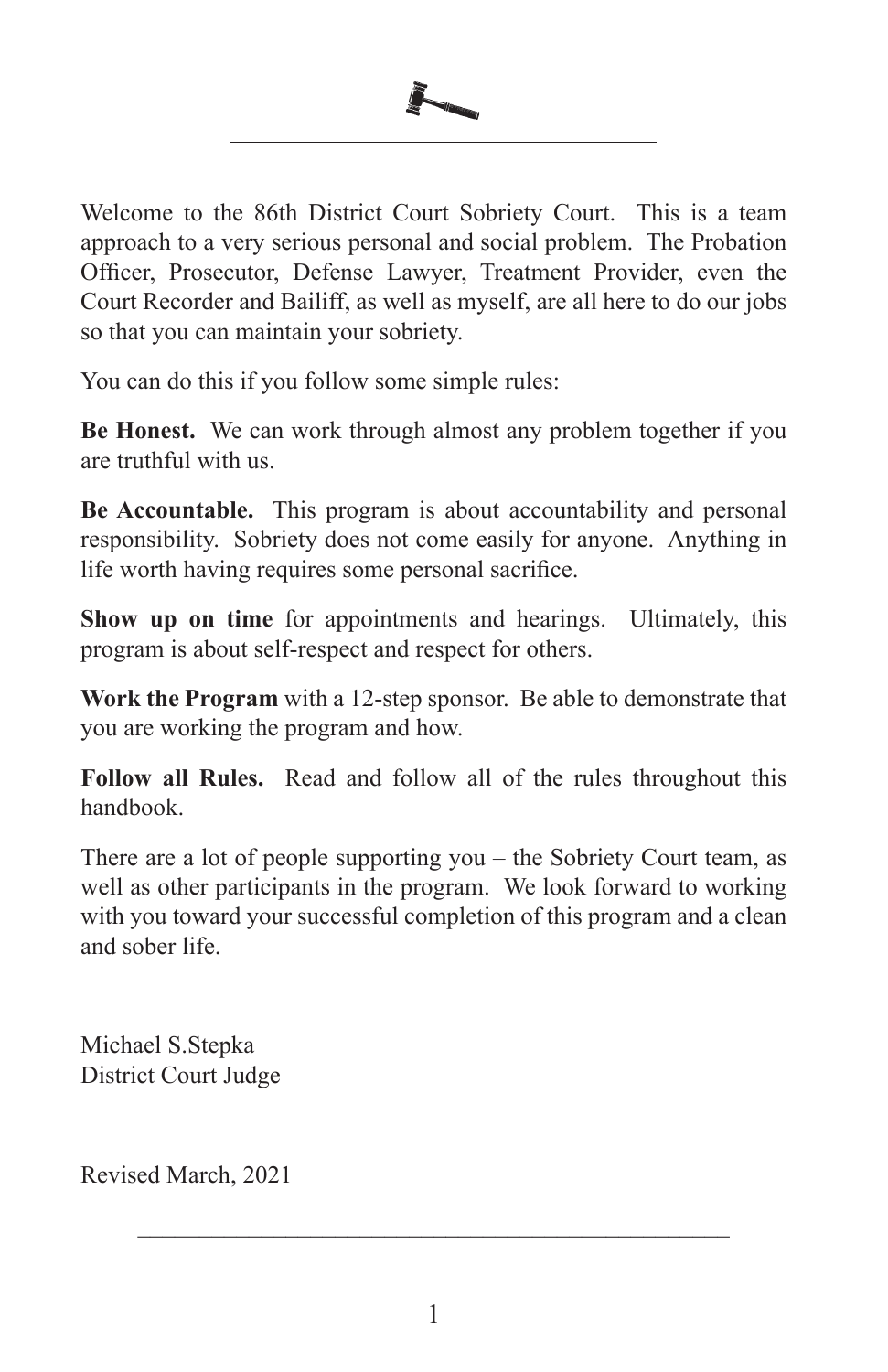

# **• INTRODUCTION •**

The 86th District Sobriety Court is designed primarily for people with multiple drunk driving convictions. You enter the program by pleading guilty and being sentenced to sobriety court. You will receive a minimum of 5 days in jail in accordance to the OWI 2nd statute. License sanctions are imposed by the secretary of state.

As a person whose problems stem from substance abuse, this program is especially designed for you. As you enter this voluntary, intensively supervised treatment program, you will need to be motivated to work toward changing your lifestyle and becoming free from alcohol and drugs. This program is accessible regardless of race, religion, sex, ethnic origin, sexual orientation, marital status, age, or physical and/or mental disability. If you do not believe you need treatment or do not want to participate in treatment, you do not belong in this program.

### *You are expected to follow all the guidelines in this handbook.*

#### **• COURTROOM ETIQUETTE •**

The courtroom is a place that requires a personal demonstration of respect and courtesy to the judge, court staff, participants and guests in attendance. The judge's virtual courtroom is a courtroom and it is expected that each participant view it as such.

You must abide by the following rules:

- $\sqrt{\phantom{a}}$  DO arrive to review hearings on time.
- $\sqrt{\phantom{a}}$  DO turn off all cell phones, pagers and other electronic devices.
- $\sqrt{\phantom{a}}$  DO address the Judge with the utmost respect.
- √ DO bring your homework or any other paperwork as ordered by the Judge or probation officer.
- \* DO NOT have conversations with co-participants or guests while court is in session. Pay attention!
- \* DO NOT talk when the Judge is speaking.
- \* DO NOT swear or use profane language in the courtroom.
- \* DO NOT bring food or beverages into the courtroom.
- \* DO NOT sleep in the courtroom.
- \* DO NOT wear clothing with obscene or inappropriate language, pictures or references to drugs/alcohol.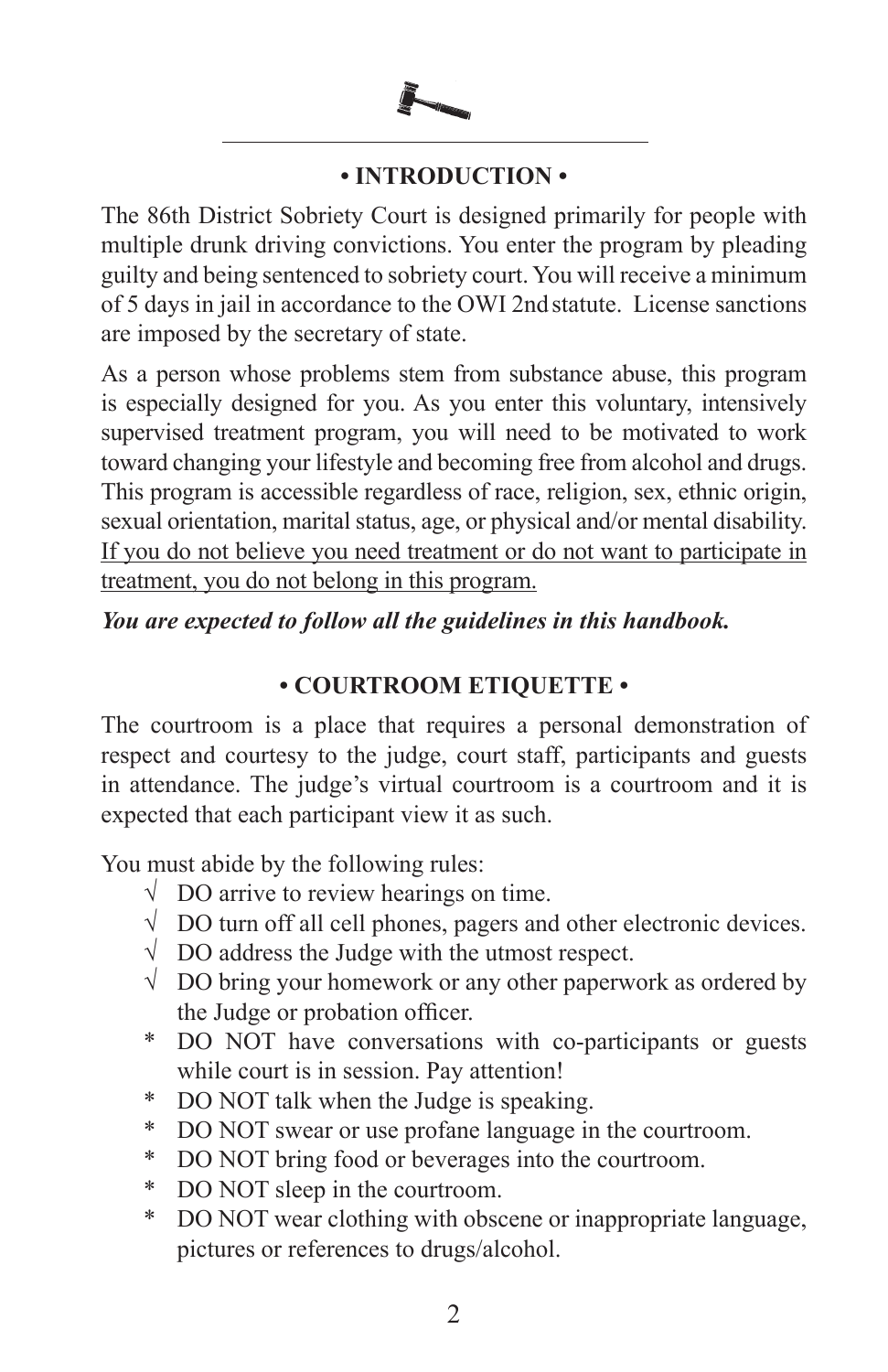

- \* DO NOT wear risqué clothing (i.e. revealing shirts, blouses, excessively short shorts), tank tops or unbuttoned shirts.
- \* DO NOT wear hats, bandanas or sunglasses.

# **• MEDICATIONS: PRESCRIPTION AND OVER THE COUNTER •**

Before you enter into the sobriety court, you will need to tell the coordinator about any medications you are taking. This includes both prescription and over the counter medications. In order to participate in Sobriety Court, you cannot take any medication that is not approved first by the Probation Officer. Use of narcotics, as well as any medication that is potentially addictive, can be abused, or will trigger a positive drug test result may not be approved.

You will be agreeing to the following:

- I understand that I must have permission from the sobriety court probation officer before consuming any medications.
- I will keep the Probation Officer fully advised of all medications I am taking even if they are "over the counter".
- I will not consume any herbal products, vitamins, over-thecounter substances or diet products without prior approval from the Probation Officer.
- I will not consume any product that may contain poppy seeds.
- I will not possess or consume marijuana, or any product made from marijuana or marijuana derived compound, under any circumstances including any CBD products.
- When seeking medical or dental treatment that results in or may result in receiving a prescription for medication, I will advise my doctor, dentist or medical personnel of my addiction and the need to take only non-narcotic medication.
- I understand that if I fail to get permission from the probation officer before consuming any medication, I will be sanctioned by the Court.
- I understand that I will not be allowed to use medical marijuana at any point while I am a participant of Sobriety Court.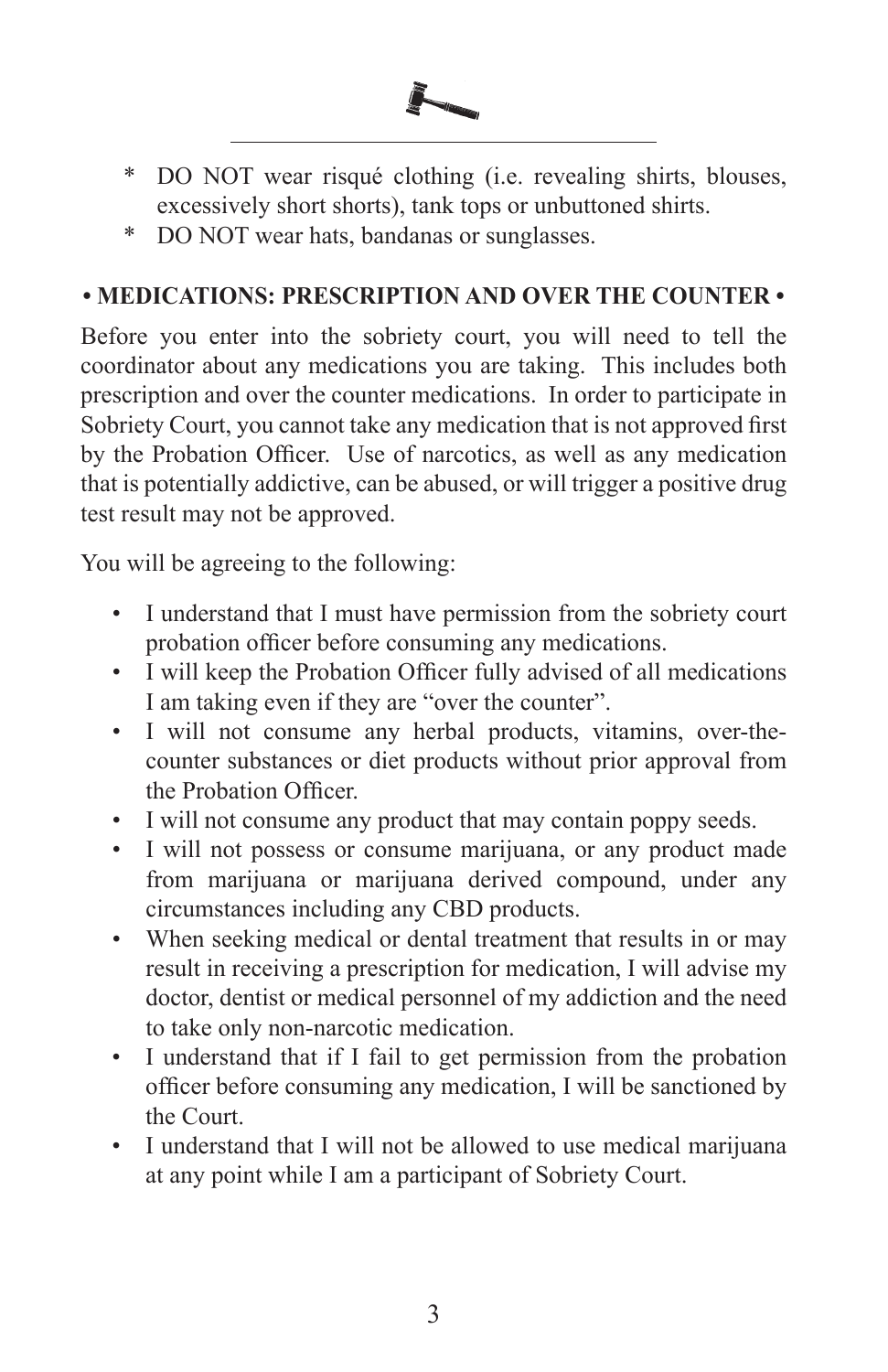

If you receive emergency treatment and through the course of this treatment are administered an unapproved medication, you must provide proof and report the medication immediately to your probation officer.

IT IS YOUR RESPONSIBILITY TO INFORM ANY HEALTH CARE PROVIDER YOU SEE THAT YOU ARE A SOBRIETY COURT PARTICIPANT AND ARE NOT ALLOWED TO BE PRESCRIBED OR CONSUME ANY NARCOTIC MEDICATION UNLESS ABSOLUTELY MEDICALLY NECESSARY.

# **• ZERO TOLERANCE OF ALCOHOL OR DRUGS •**

- You may not consume or possess any alcohol, marijuana, CBD or hemp products, or illegal drugs while participating in Sobriety Court.
- The consumption of alcohol, marijuana, or any product made from marijuana or any marijuana derived compounds, are prohibited in the sobriety court program. It is YOUR responsibility to avoid products containing these substances. Read labels and know what is in a product before you purchase or use them.
- You may not be around other persons, who are using or possessing alcohol, marijuana or any product made from marijuana or any marijuana derived compound, or illegal drugs, including having such at your residence. Alcohol, marijuana, CBD or hemp products or illegal drugs may not be present in your residence, vehicle or workplace. If such substances are found, you will be held responsible.
- You may not go to any bars, casinos, or any place that serves alcohol by the glass.
- You may not be in any establishment where marijuana or any product made from marijuana or any marijuana derived compound, illegal drugs are used, kept or sold.
- You may not enter any "adult entertainment establishments".
- Once you have completed Phase 1, you may be allowed to enter an establishment, where alcohol is incidental to food service with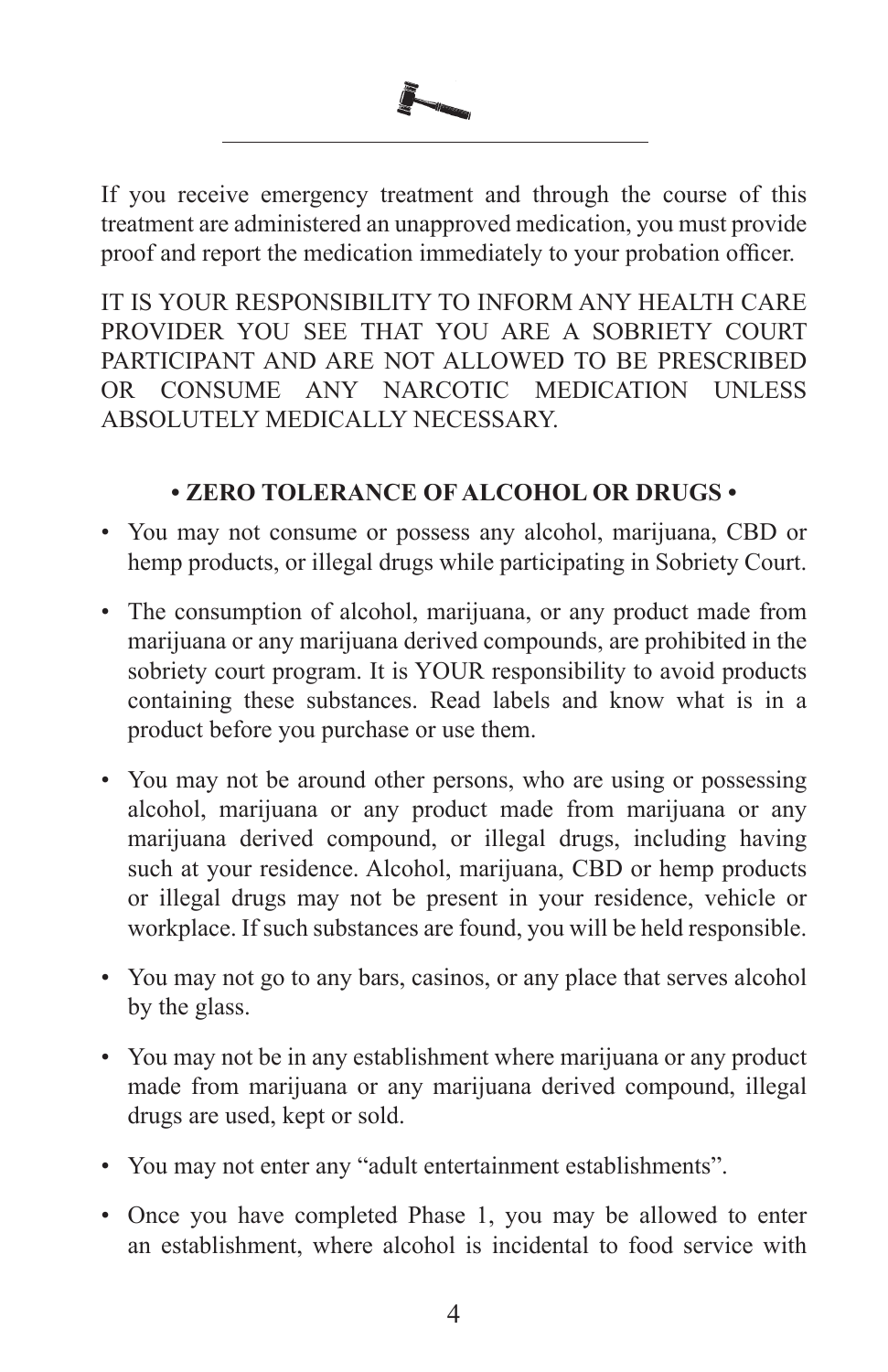

prior approval from your Probation Officer. You may not be in an establishment that has brewery, bar or pub, spirits, distillery or vineyard in its name. You must also get prior approval to be in an establishment that serves alcohol; however, there may not be any alcoholic beverages at your table, which includes anyone with you.

 • You may not use medical marijuana at any point while you are a participant in Sobriety Court.

### **• OUT OF TOWN TRAVEL OR OVERNIGHT VISITS •**

- You may not stay at any location *but your place of residence during Phase 1.*
- After Phase 1, you may have overnight and some travel if approved by the Sobriety Court Team. You must obtain permission prior to travel, and travel may not be for more than 5 days. You will be required to test during the travel time, and you may have to continue with self-help meetings. You need to provide a written safety plan to your probation officer when requesting travel.

#### **• CURFEW •**

During Phase 1, there is a mandatory 10 p.m. curfew. You must be in your residence prior to 10 p.m., unless this conflicts with your work schedule. Otherwise, you must inform your Probation Officer when you are finished with work and be home within one-half hour after finishing work.

### **• POLICE CONTACT •**

\*Participants must report any contact with the police on the next business day following the occurrence. This includes all direct and indirect contact.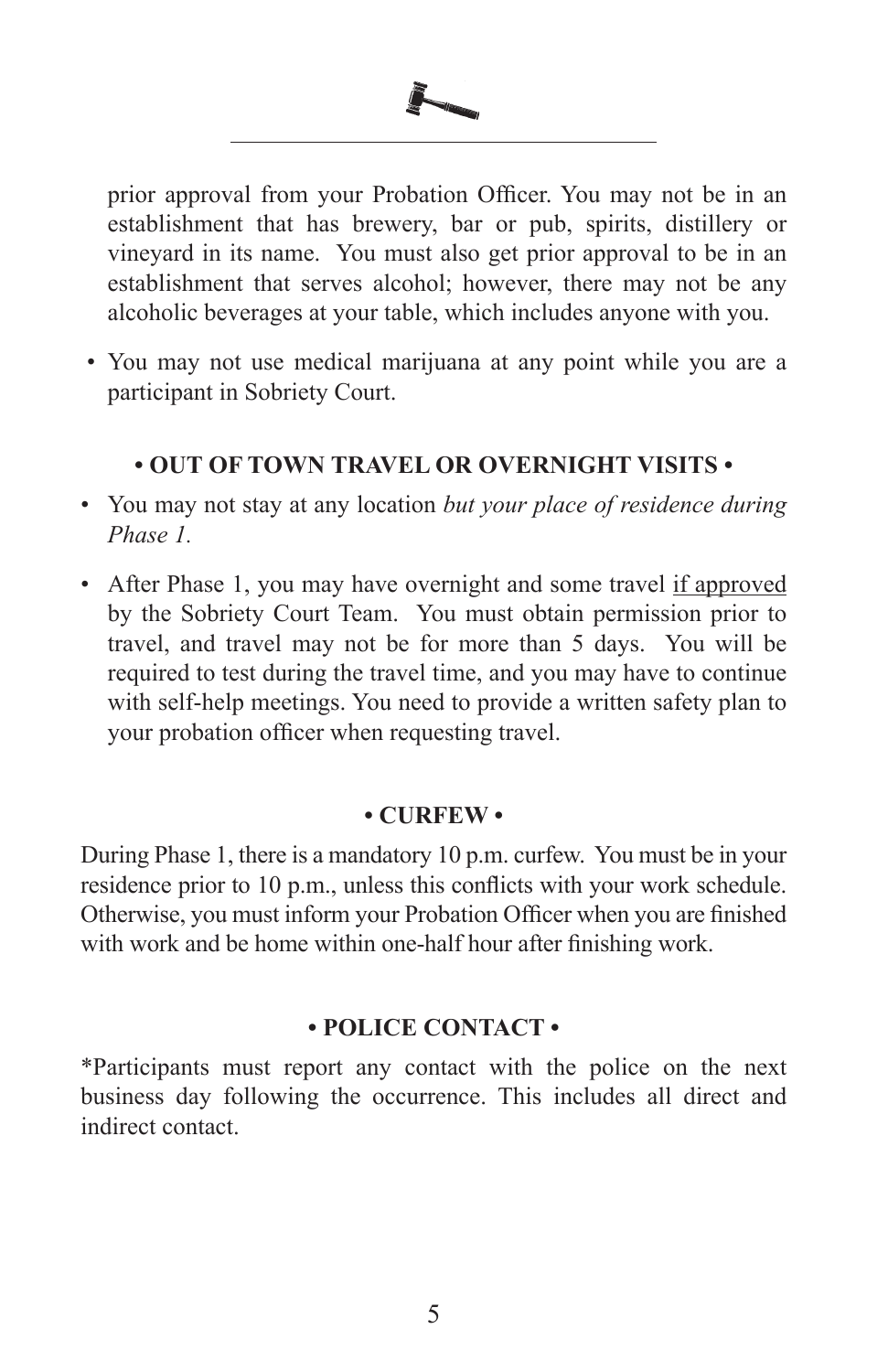

#### **• COUNSELING/TREATMENT •**

Sobriety Court Participants must have a substance abuse assessment before entering the Program. The assessment determines the required treatment. If you do not believe you need treatment, you do not belong in the Sobriety Court. The Court will be communicating on a regular basis with your counselor to discuss progress and attendance. The Sobriety Court team reserves the right to alter your treatment based on your needs.

\*Participants will fully participate in treatment with no unexcused absences and to all other programs to which you are referred to maintain sobriety. **A Sobriety Court Probation Officer must excuse any absences.** If counseling falls on a holiday and the group is rescheduled, you must attend (it is not optional). Counseling does not count as a 12-step meeting, unless authorized by the Probation Officer. You agree to obey all the rules of counseling and pay all fees. You agree to attend all meetings, be on time, and participate.

# **• COST OF THE PROGRAM •**

A payment plan can be established with the Court for all fines, costs; however, the fines and costs must be paid in full prior to graduation.

You will be expected to pay for preliminary breath tests (pbt) and drug tests/urine screens at the time of testing. Treatment cost will vary depending on your income and the agency providing your treatment.

Remember, the offense you committed would have resulted in some significant jail time and you would have been billed for the cost of your incarceration in addition to the fine, costs, restitution and cost of counseling/treatment.

# **• CONFIDENTIALITY•**

You will agree to sign a consent form waiving confidentiality of any medical, treatment or social service records. If you withdraw your consent, you will be terminated from Sobriety Court. The purpose of, and need for, a consent form release is to inform the court and all other named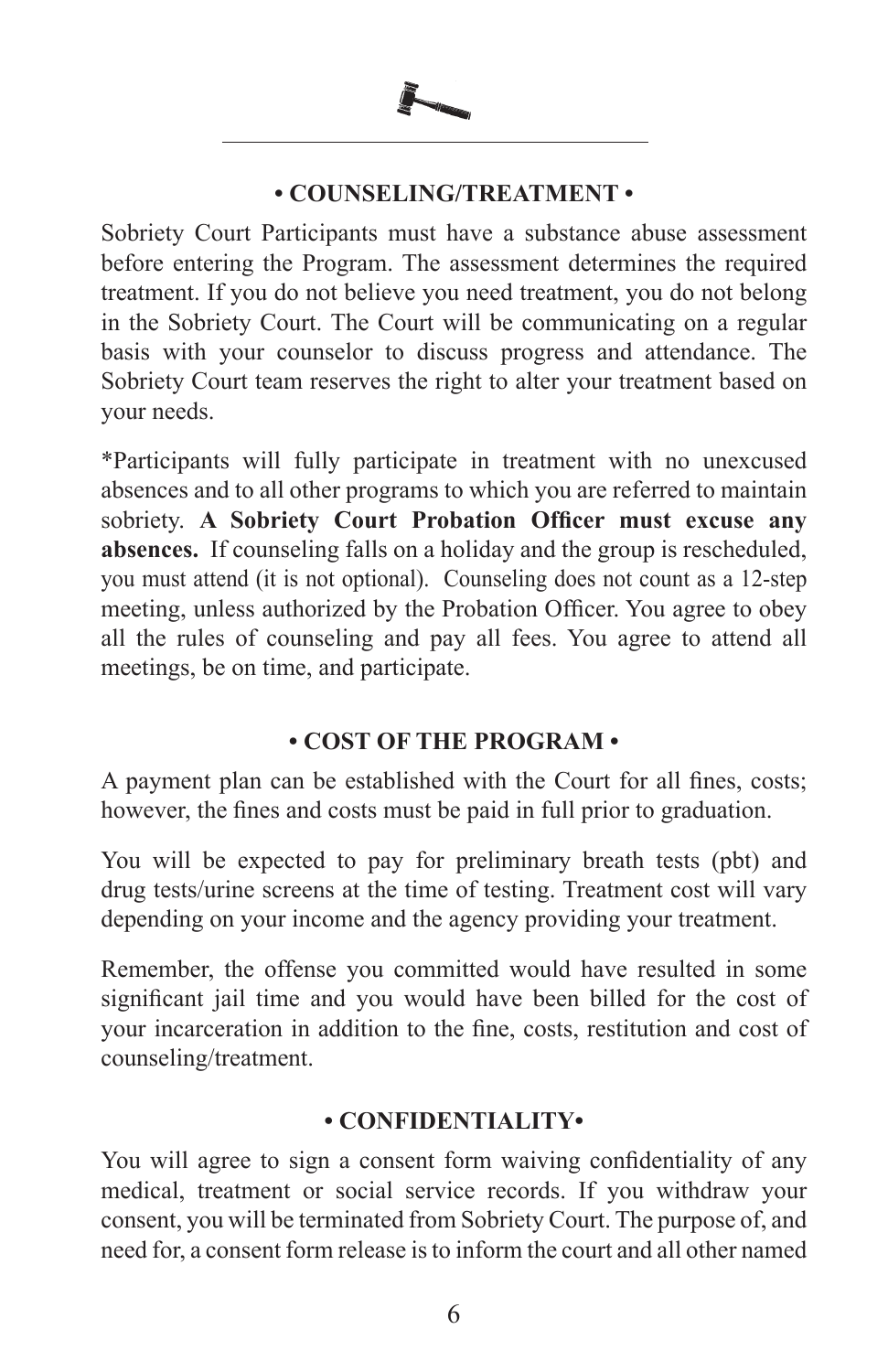

parties of eligibility, acceptability, treatment, attendance, compliance, and prognosis in substance abuse treatment. Such records are protected under the Federal regulations governing Confidentiality of Alcohol and Drug Patient Records, 42 C.F.R. Part 2, and any information identifying you as a patient in an alcohol or other drug abuse program cannot be disclosed without written consent, except in limited circumstances as provided for in these regulations. Recipients of this information may redisclose it only in connection with their official duties.

#### **• THE SOBRIETY TREATMENT COURT TEAM •**

The key to your success is the TEAM approach. The Sobriety Court team consists of the Judge, Prosecutor, Defense Counsel, Probation Officer, Treatment Providers, Sobriety Court Graduates, Drug Testing Facilitators, Law Enforcement, and YOU. You are the main player. The rest of us are here to support you. Each case is reviewed on a regular basis by the team members prior to review hearings.

### **• REVIEW HEARINGS •**

Participants in the Sobriety Court are required to attend Review Hearings every two to four weeks. The Judge, Prosecutor, Attorneys, Probation Officers, Treatment Providers, Police Officers, other sobriety court participants, family members and friends are invited to attend these hearings. The Judge will review your progress with you, the treatment provider and probation officer, and will determine what rewards, sanctions or adjustments may be appropriate.

You are encouraged to ask the Judge any questions and voice any concerns you may have about your treatment program. You will be given written notice of your next report day and the next review hearing. It is your responsibility to keep track of your court dates. You will not receive additional notices in the mail. You also waive the right to legal representation at review hearings. MCL 600.1068 (1) (C)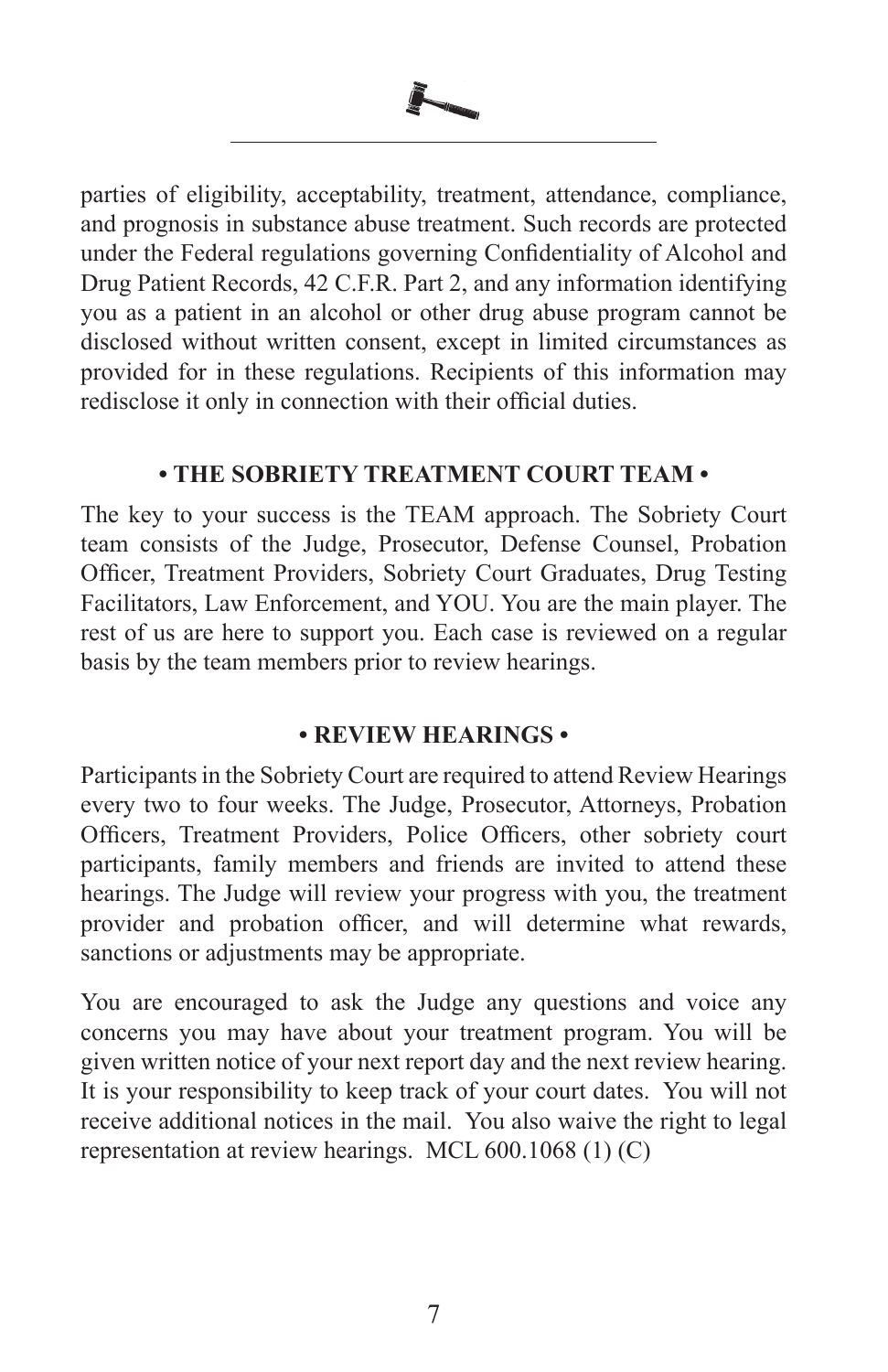

#### **• REPORT DAYS •**

Participants in the Sobriety Court are expected to report to their Probation Officer on their assigned report day and on time. You should come prepared with proof of 12 step meeting attendance, your check in form, and any other verification that is requested. If you have changes in your life such as address, roommates, employment, etc., you need to inform your Probation Officer on report day.

# **• EDUCATION, EMPLOYMENT AND COMMUNITY SERVICE •**

While in sobriety court you will need to maintain or find employment or enroll in higher education. If you are not working or attending school you will be required to complete regular community service.

If you do not have a High School Diploma or GED, attaining this will be required before commencement.

If you are not working or attending school you will need to complete regular community service and job search activities. Each week you will be required to complete a minimum of:

\* 15-30 hours of community service, if unemployed. (verification provided to your case manager).

Those with disabilities that prevent them from working will be accommodated on a case-by-case basis.

### **• DRUG & ALCOHOL TESTING •**

Participants in Sobriety Court are expected to take twice daily to random 8 x per month PBT's and 2 times per week to four times per month random drug screenings as ordered. Testing may change depending on your phase and performance in the program.

If you miss a PBT or urine screen it is mandatory that you call your probation officer immediately. \*Note, a late test is considered a missed test.

You agree that the court may rely on a PBT and drug test. Should you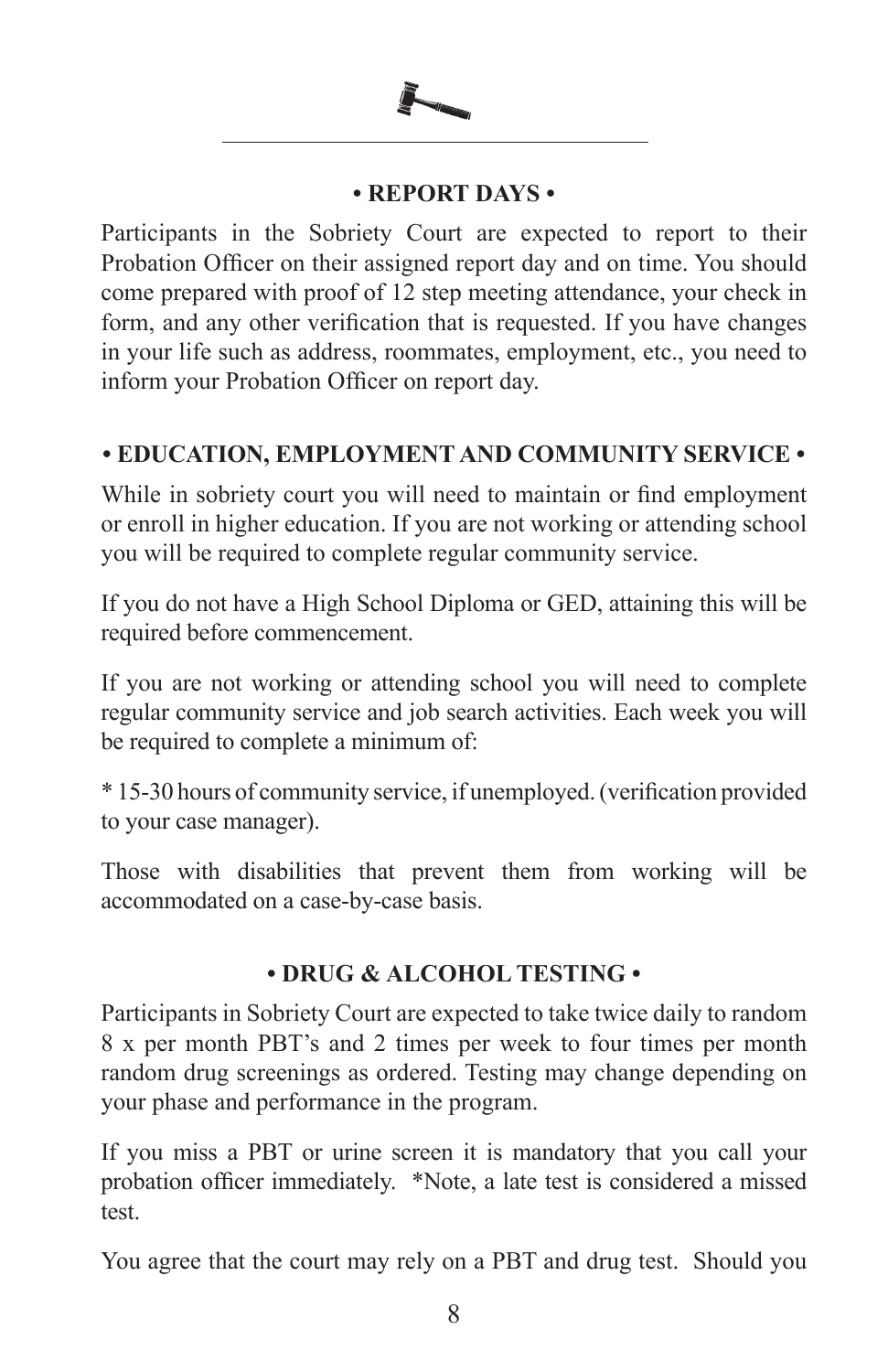

test positive or miss tests, a sanction(s) will be imposed, which may include incarceration or re-sentencing.

**Urine Screens –** In order to participate in Sobriety Court *you must be able to provide a urine screen* on a random basis. There are NO exceptions. Urine screens must be taken in the a.m. unless you receive prior approval. All urine screens will be witnessed. A variety of drugs can be detected by the lab.

Dilute urine screens...any attempts to dilute your urine with fluids or other products will be detected and will be treated as a positive (dirty) urine screen.

You understand that any attempt to falsify a urine test or a PBT is grounds for revocation of Sobriety Court status. You understand that a missed and diluted test will be considered a positive test and will be subject to sanctions. You understand that you may be tested by the Probation Officer or Police Officer at any time.

**If you think you may test positive, contact your Probation Office BEFORE you test.** 

### **• 12 STEP MEETINGS •**

You agree to attend 12 step groups as ordered by the court. Any attempt to forge or falsify any 12 step meeting on the verification form may result in termination from Sobriety Court. The 12 step meeting week begins on Sunday and ends on Saturday. If you attend more than one meeting in a day, only one meeting will count towards your weekly count.

### **• HOME VISITS •**

You are waiving your rights to privacy and will allow the Probation Officer and/or any Police Officer the right to make random home visits. You understand that this may include a search of your person and your home and that a search of the home may be requested of others that live at your residence.

If you do not answer the door to your residence, after the time of your curfew, a violation may occur.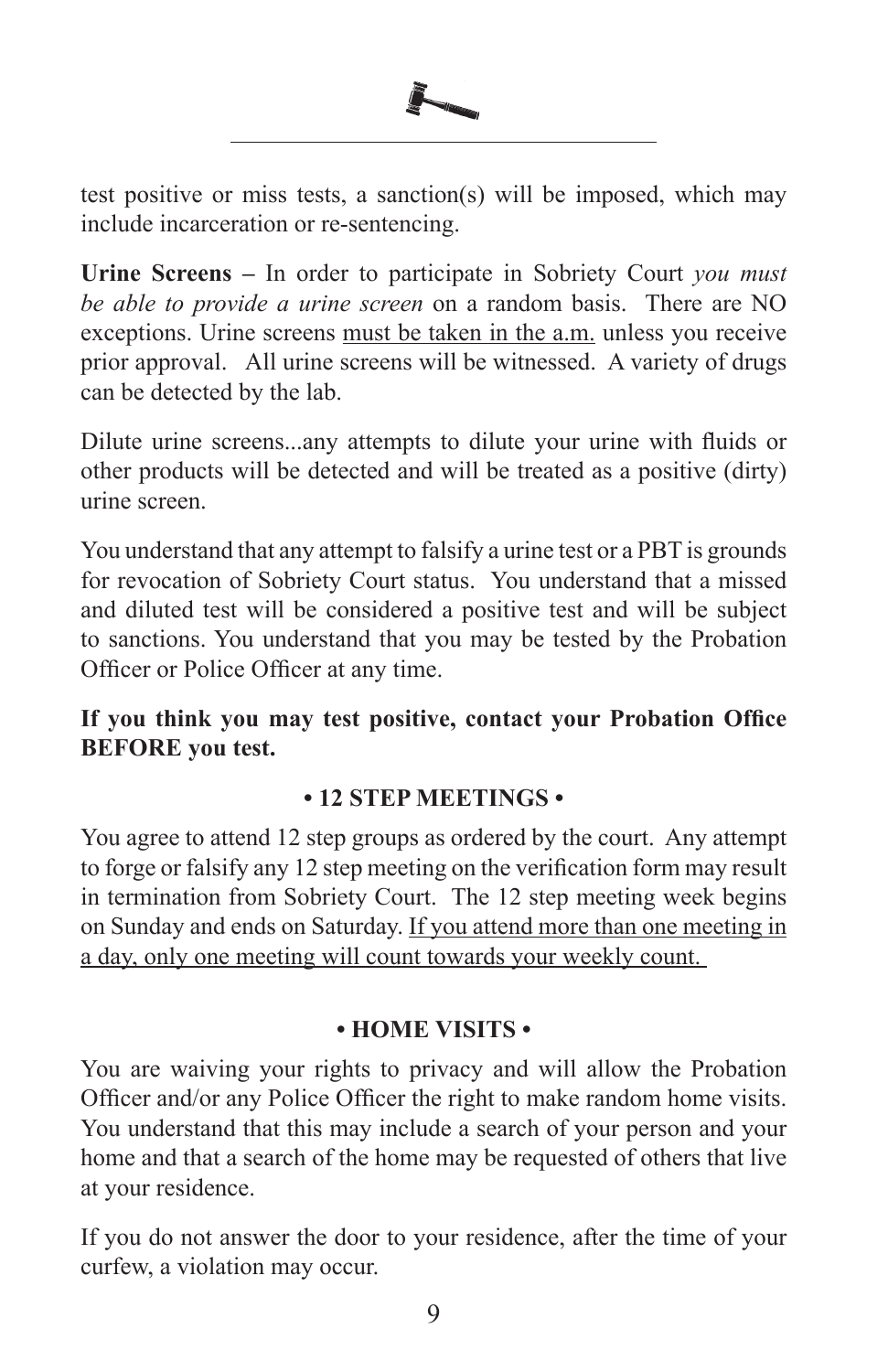

#### **• AUTOMOBILE INTERLOCK DEVICE •**

If you receive permission to have the interlock device installed on your vehicle, you must have a device that includes a camera and GPS. You must download the device once per week or obtain the cellular unit. You may not operate the automobile outside of the restrictions set forth by the Secretary of State. You may be violated and your restricted license taken away if you: obstruct the camera in any way, including but not limited to wearing a hat, having another person blow into the unit, not being in range of the camera, distorting the photo, failing to provide a rolling retest, any angry gestures towards the camera, testing positive and/or failing to continue testing until a clean test is obtained. You may not operate any vehicle that is not equipped with an interlock device installed for you. Also, you may not allow anyone else to operate the vehicle(s) that contain(s) your interlock device(s) without permission. Do not leave your car running and unattended.

### **• YOUR SAFETY PLAN •**

After being sentenced into sobriety court the Judge will instruct you to complete something called a "Safety Plan." The Safety Plan is a written document you will carry with you at all times. Your plan will include a list of people you can trust and count on if you need help. Your sponsor is usually on this list along with other people you know who will be committed to supporting your sobriety. You will use your plan when you find yourself in a situation where you question whether or not you will be able to stay sober. Your Safety Plan will change and grow as you progress through sobriety court.

#### **• DISCHARGE •**

You may be terminated from this program for a variety of reasons including:

- Exhibit violent behavior or threats of violent behavior toward self or others
- Display inappropriate, disruptive or non-compliant behavior
- Refusal to satisfactorily participate in program requirements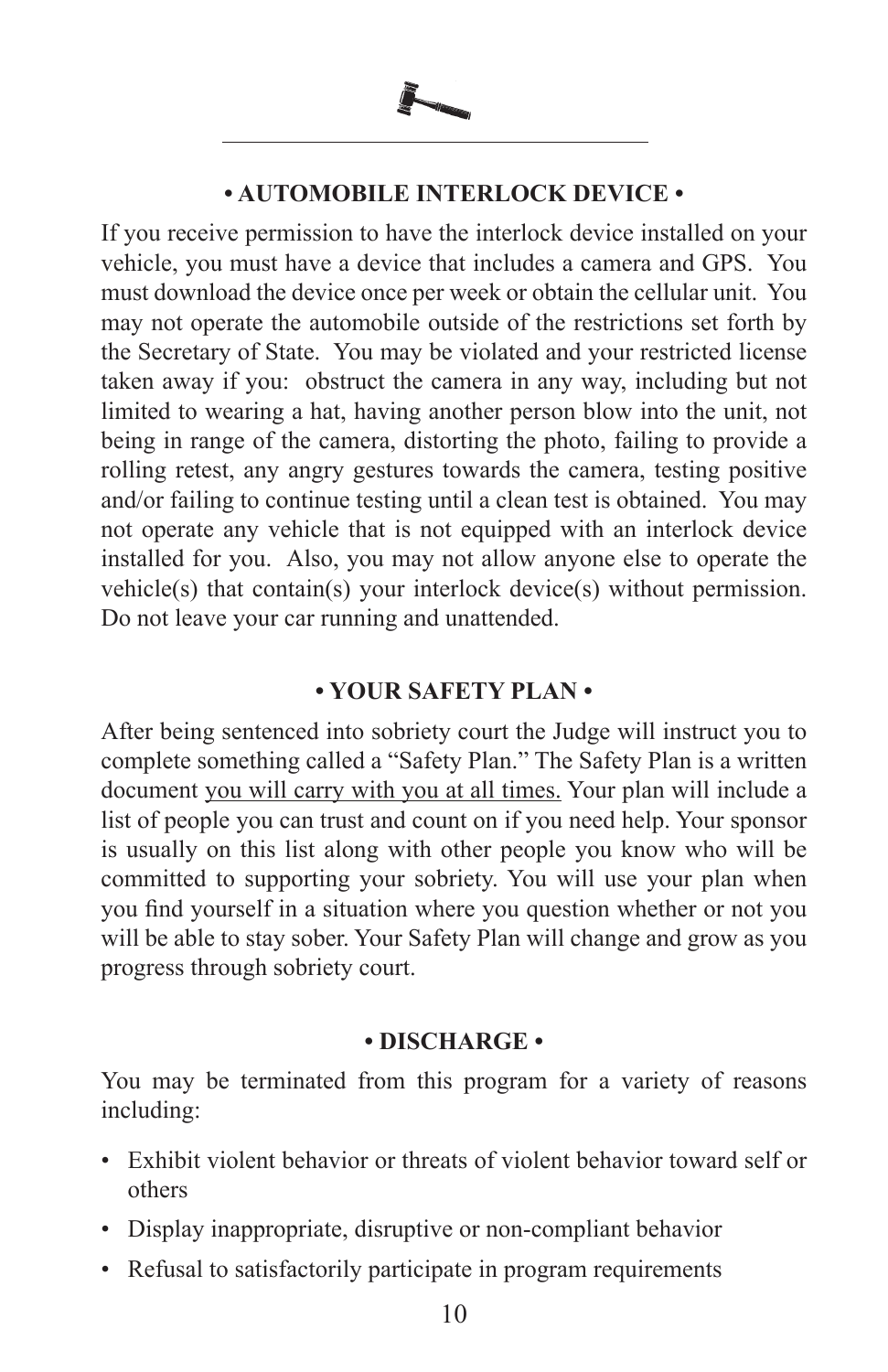- Charged with another criminal offense (case by case basis)
- Failure to show for review hearings or report days
- Violation of program rules
- Dilute, missed or positive urine screens/PBT's
- Lack of engagement in a recovery program
- Absconding
- Petition for voluntary termination

#### **• RESIDENCE •**

You need to be a resident of one of the three counties in the 86th District. If you change your physical address or phone number, you must notify probation immediately. You may not leave the three county area without obtaining permission from the court.

You may not stay overnight at any place but your residence in Phase 1 and only with permission during the other two phases.

#### **• INCENTIVES AND SANCTIONS •**

You will be rewarded for having done well in the program, with various incentives, including but not limited to phase advancements, gift cards, and/or a reduction in testing,

During the sobriety court review hearing, the court may impose immediate sanctions for non-compliance with conditions of the program, including but not limited to community service work, increased testing, writing assignments and/or jail time. You agree to waive the requirement of filing of an Order to Show Cause or Bench Warrant, before imposing such sanctions.

#### **• COMMENCEMENT •**

You are eligible for commencement when each one of the following conditions have been met.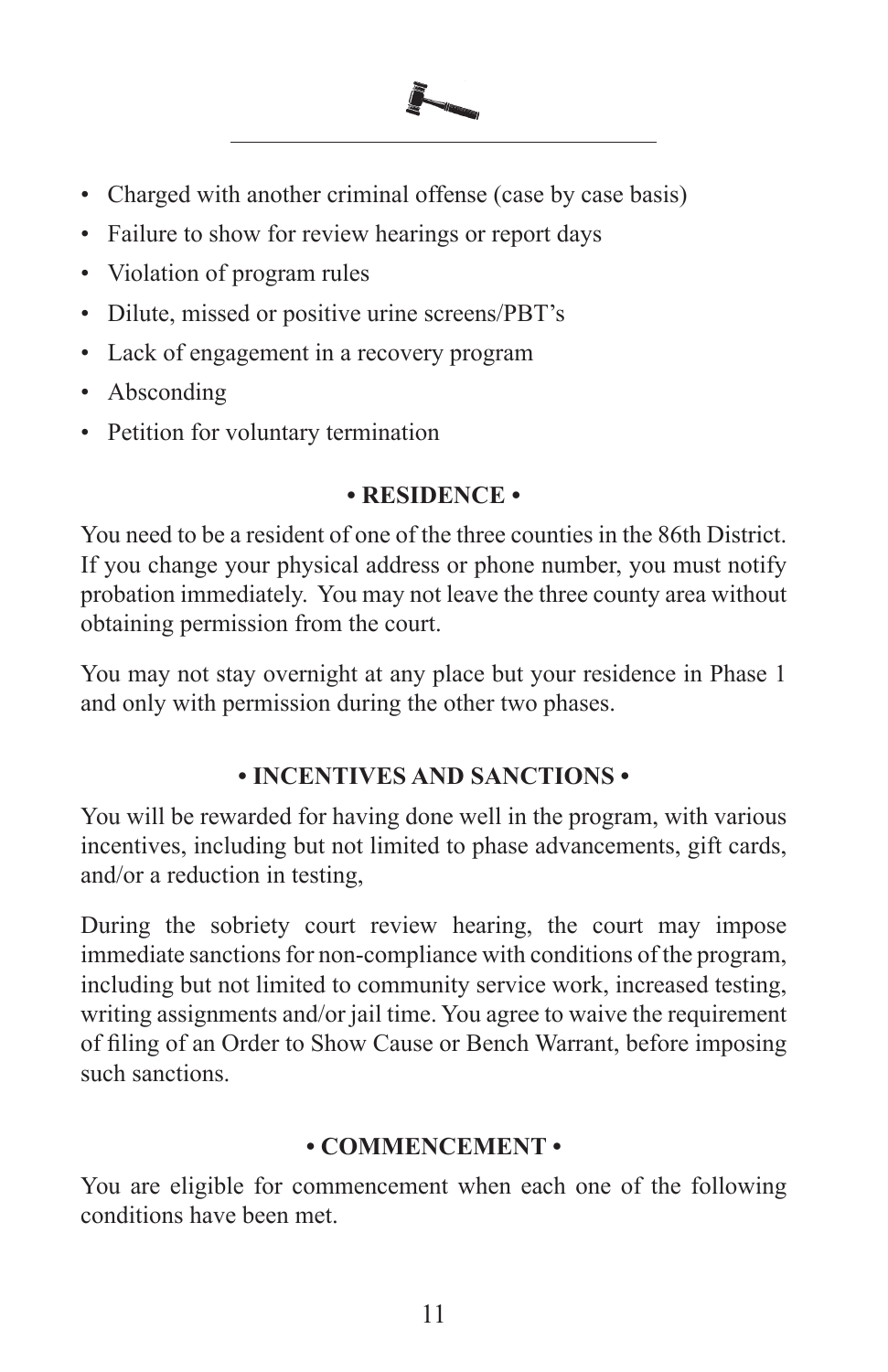

- You have demonstrated sobriety for at least 90 consecutive days prior to the end of your probation with the team to have discretion over minor violations where a sanction may be given. The final decision to be made by the court.
- You have completed all program requirements and the team has determined you are suitable for commencement.

### **Phone Numbers (Program Participating Agencies)**

Addiction Treatment Service (ATS) - (231) 922-4880 Catholic Human Services (CHS) - (231) 947-8110 Munson Alcohol and Drug Treatment Center - (231) 935-6382 Alcoholics Anonymous (AA) - (231) 946-8823 Narcotics Anonymous (NA) - (231) 941-9062 Pinerest - (231) 947-2255 Traverse Health Clinic - (231) 935-0799 Northern Lakes Community Mental Health (231) 922-4850 or (800) 492-5742 24 hour Crisis # 833-295-0616 Smart Recovery Additional Resources Grand Traverse Band Yoga for Recovery NAMI Smart Start Celebrate Recovery Recovery Coach

#### **86th District Court Probation Office:**

Antrim / Grand Traverse / Leelanau County (231) 922-6899 Office (231) 922-6889 Fax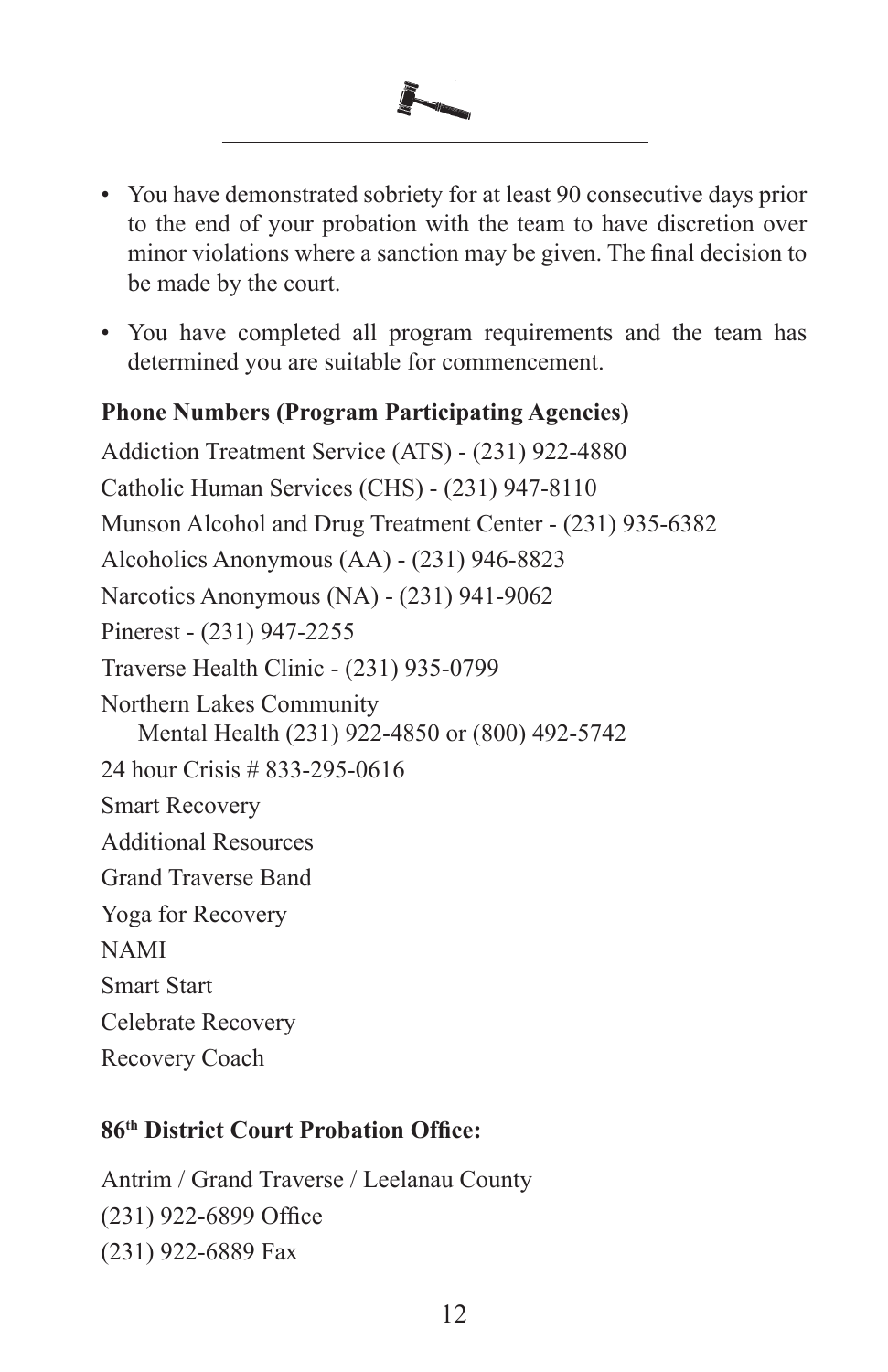

#### **• PARTICIPANT RESPONSIBILITIES •**

During your time in sobriety court you will progress though three different phases. Each phase has specific requirements you must comply with in order to progress to the new phase and ultimately to commencement. Phase requirements are tailored to each participant's addiction and recovery needs, but in general are as follows:

|                                              | Phase 1                                                                               | <b>Phase II</b>                                                                                               | <b>Phase III</b>                                               |
|----------------------------------------------|---------------------------------------------------------------------------------------|---------------------------------------------------------------------------------------------------------------|----------------------------------------------------------------|
| <b>Urine Screens</b>                         | Random<br>minimum of 2x/week                                                          | Random<br>minimum of 2x/week                                                                                  | Random<br>minimum of 4x/month                                  |
| <b>Alcohol Testing</b>                       | $2-4x/day$                                                                            | minimum Daily a.m.                                                                                            | Daily to minimum 8 times per<br>month random                   |
| <b>Home Checks</b>                           | Random 24/7                                                                           | Random                                                                                                        | Random                                                         |
| <b>Review Hearings</b>                       | At least 2 times per month                                                            | Monthly                                                                                                       | Monthly                                                        |
| <b>Report to</b><br><b>Probation Officer</b> | At least 2 times per month                                                            | 2 Scheduled per month                                                                                         | 1 Scheduled per month                                          |
| Curfew                                       | Daily 10:00 p.m.                                                                      | N/A                                                                                                           | N/A                                                            |
| <b>12 Step Meetings</b>                      | 90/90 followed by 4 per week                                                          | At least 4 per week                                                                                           | At least 3 per week                                            |
| Sponsor                                      | On or before 90 days                                                                  | Maintain                                                                                                      | Maintain                                                       |
| <b>Employment and/</b><br>or Education       | Seek or maintain employment,<br>higher education or<br>community service work         | Continue employment,<br>education or community<br>service work                                                | Continue employment,<br>education or community<br>service work |
| <b>GED</b> (if applicable)                   |                                                                                       | Continue GED classes                                                                                          | Continue GED                                                   |
| <b>Community</b><br>Service                  | 15-30 hours per week if<br>unemployed                                                 | 15-30 hours per week if<br>unemployed                                                                         | 15-30 hours per week if<br>unemployed                          |
| <b>Healthy Living</b><br>Plan                | N/A                                                                                   | Develop a plan                                                                                                | Implement the Healthy Living<br>Plan                           |
| <b>Safety Plan</b>                           | N/A                                                                                   | Develop a plan                                                                                                | Maintain a plan                                                |
| <b>Treatment</b>                             | Enroll in counseling and attend<br>with no unexcused absences                         | Continue with counseling with<br>no unexcused absences                                                        | Reconnect with counselor for<br>a check-up                     |
| Minimum # of<br>days in each<br>phase        | 120-150 days for<br>misdemeanor cases<br>30 days sanction free to move<br>to Phase II | 120-150 days for<br>misdemeanor cases<br>30 days sanction free to move<br>to Phase III                        | Remaining of the 2 year<br>timeframe for misdemeanors          |
| <b>Additional</b><br><b>Support Group</b>    | N/A                                                                                   | Step up group                                                                                                 | Step up group                                                  |
| <b>Payments</b>                              | Must begin to make regular<br>payments on fines & costs                               | Continue with payment<br>schedule; A minimum of half<br>of fines & costs must be paid to<br>move to Phase III | Fines & costs must be paid<br>in full                          |

13 These requirements are described in more detail on the following pages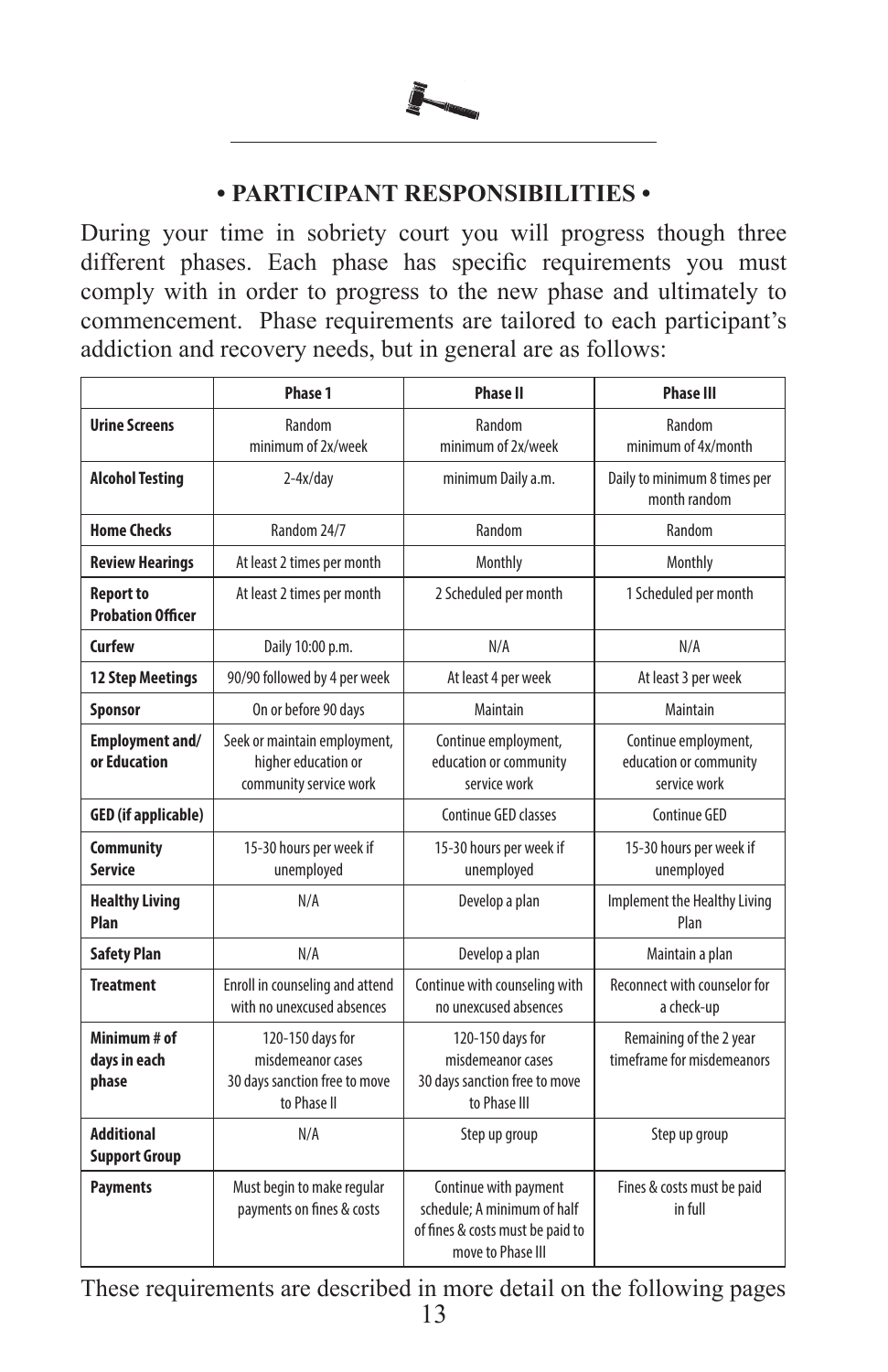# **SOBRIETY COURT PROGRAM DESCRIPTION • TREATMENT •**

### **Phase I**

Minimum of twice daily PBTS

Random urine screens, minimum 2 times per week

Contact with Probation Officer of a minimum of 2 times per month.

Attendance at Sobriety Court review hearing at least 2 times per month.

Attendance at (90) 12 step meetings within 90 days (one per day) followed by a minimum of 4 per week with verification.

Obtain 12 step sponsor with verification and actively work a 12 step program.

Meet with Treatment provider, enroll in counseling as ordered by the court, with verification, no unexcused absences.

Random home visits by Probation/Police Officer.

Begin to make regular payments toward fines and costs.

Must have a minimum of 120-150 days in the program and at least 30 days sanction-free to move to Phase II.

# **• HEALTHY LIVING PLAN •**

# **Phase II**

Minimum of daily a.m. PBT's

Random urine screens, minimum 2 times per week

Contact with Probation Officer at a minimum of 2 times per month.

A minimum of once monthly attendance at Sobriety Court review hearing.

Attendance at minimum of (4) 12 step meetings per week with verification.

Maintain relationship with sponsor with verification and continue to work a recovery program.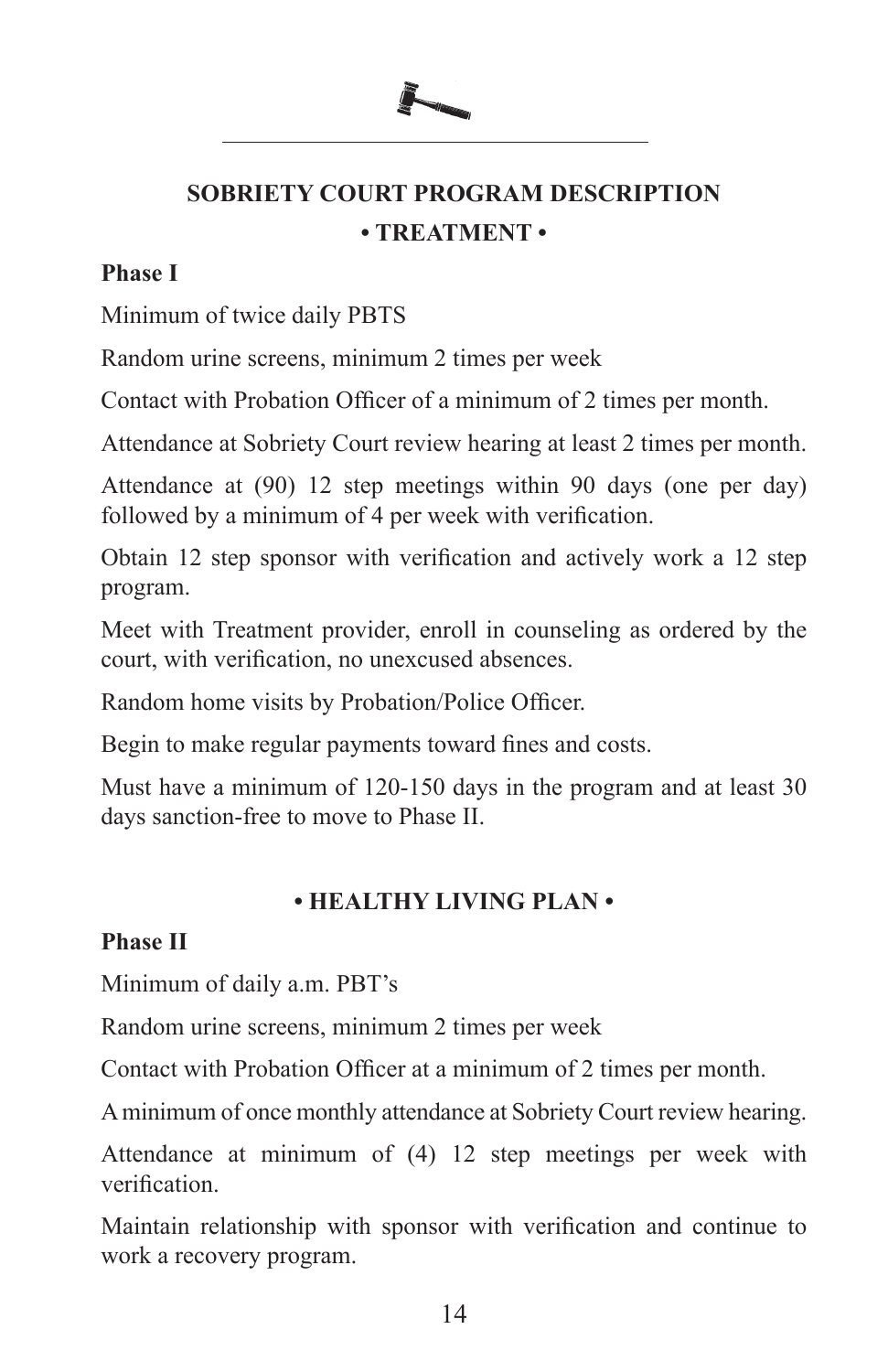Develop a Healthy Living Plan\* with Probation Officer.

Develop a Safety Plan.

Random home visits by Probation/Police Officer.

Participation in the Step Up Group

Continued compliance with payment schedule. A minimum of half of the fines and costs must be paid prior to moving into Phase 3.

Must have a minimum of 120-150 days in the program and at least 30 days sanction-free to move into Phase 3.

 \* A Healthy Living Plan may include a health/fitness plan, volunteer work, and building supportive relationships.

# **Phase III**

Daily to minimum 8x/month random PBT's.

Random urine screens, minimum 4x/month.

Contact with Probation Officer at a minimum of once per month.

A minimum of monthly attendance at Sobriety Court review hearing.

Continued participation at 12 step meetings with verification (a minimum of 3 times per week), and continue to work the steps with your sponsor.

Random home visits by Police Officer or Probation.

Implement Healthy Living Plan.

Fines and costs are paid in full.

Participation in a "Reconnect Group" or reconnect with counseling.

Testing and 12 step attendance will increase during the last 90 days of your probation.

Written narrative describing your lifestyle changes.

Note: You may be tested at any time by the Probation Officer, a Police Officer or a drug testing facility. Testing may include a drug test, a breathalyzer, an ETG or any other form of testing deemed appropriate.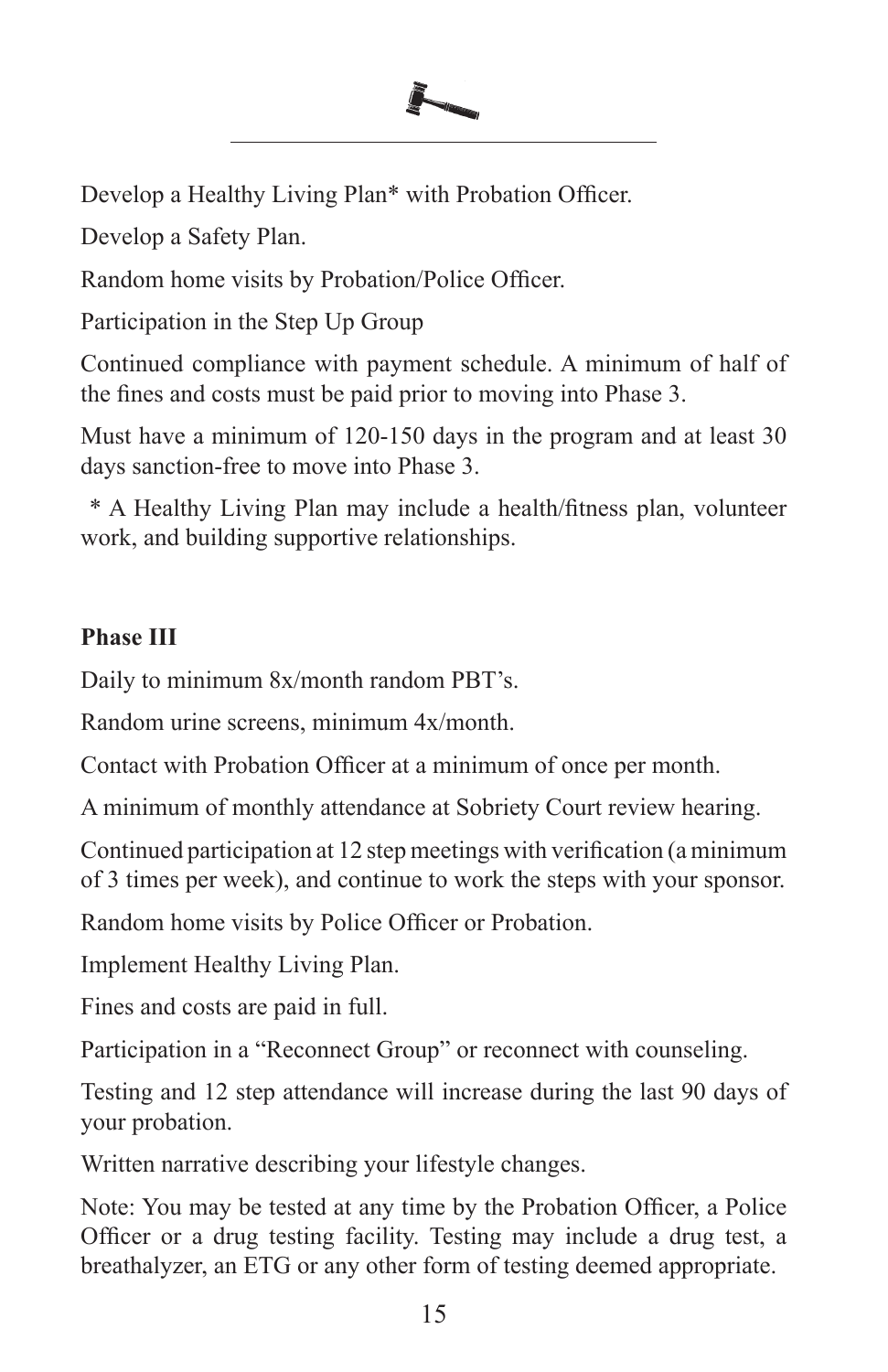

# I HAVE DISCUSSED THIS CONTRACT WITH MY ATTORNEY AND ACKNOWLEDGE THAT I UNDERSTAND THE CONDITIONS OF THIS CONTRACT, AND FREELY AND VOLUNTARILY AGREE TO THE TERMS WITHIN

 $\mathcal{L}_\text{max} = \mathcal{L}_\text{max} = \mathcal{L}_\text{max} = \mathcal{L}_\text{max} = \mathcal{L}_\text{max} = \mathcal{L}_\text{max} = \mathcal{L}_\text{max} = \mathcal{L}_\text{max} = \mathcal{L}_\text{max} = \mathcal{L}_\text{max} = \mathcal{L}_\text{max} = \mathcal{L}_\text{max} = \mathcal{L}_\text{max} = \mathcal{L}_\text{max} = \mathcal{L}_\text{max} = \mathcal{L}_\text{max} = \mathcal{L}_\text{max} = \mathcal{L}_\text{max} = \mathcal{$ 

Signature of Participant Date

 $\mathcal{L}_\text{max} = \mathcal{L}_\text{max} = \mathcal{L}_\text{max} = \mathcal{L}_\text{max} = \mathcal{L}_\text{max} = \mathcal{L}_\text{max} = \mathcal{L}_\text{max} = \mathcal{L}_\text{max} = \mathcal{L}_\text{max} = \mathcal{L}_\text{max} = \mathcal{L}_\text{max} = \mathcal{L}_\text{max} = \mathcal{L}_\text{max} = \mathcal{L}_\text{max} = \mathcal{L}_\text{max} = \mathcal{L}_\text{max} = \mathcal{L}_\text{max} = \mathcal{L}_\text{max} = \mathcal{$ Signature Date